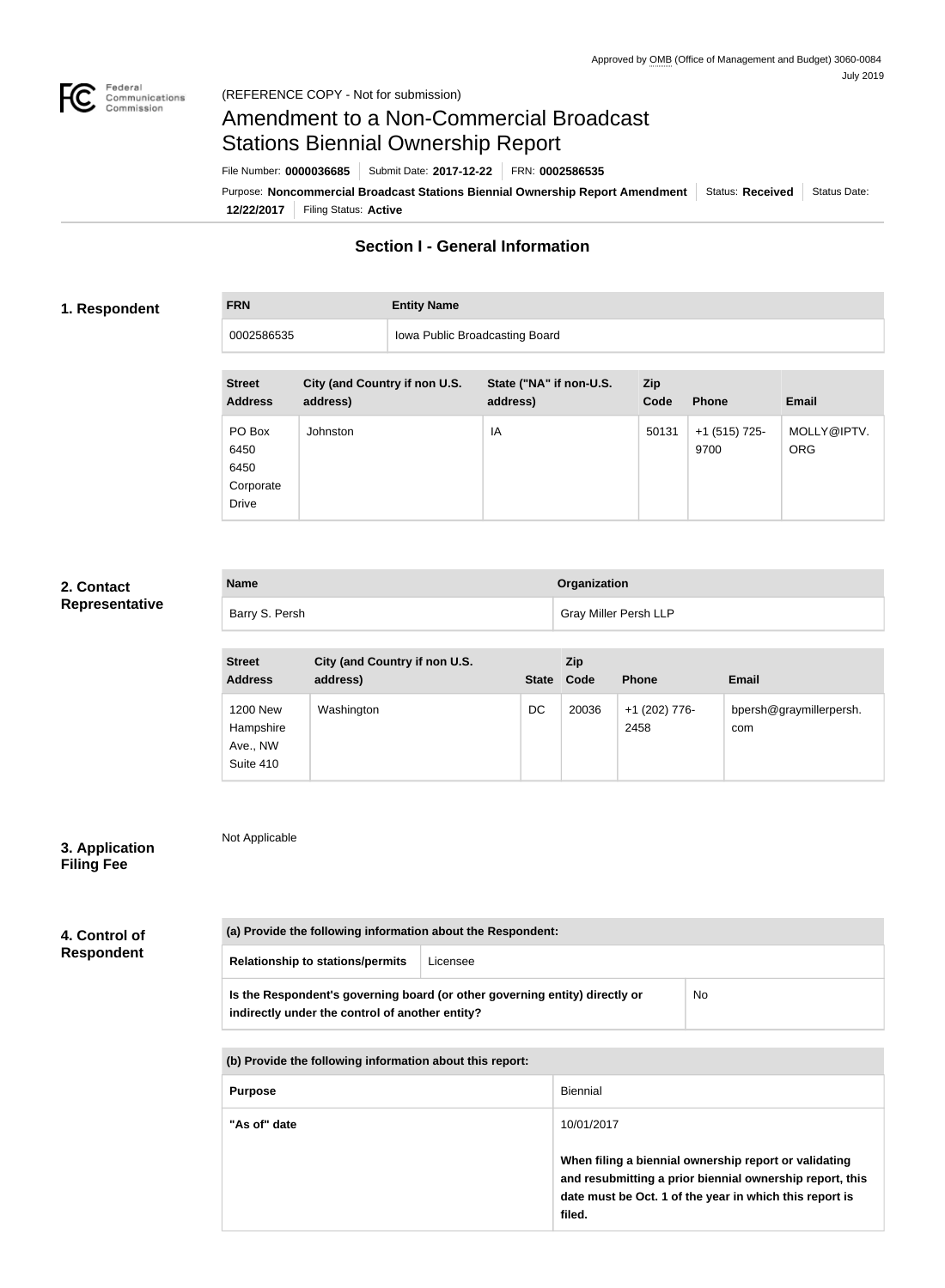#### **5. Licensee(s) and Station(s)**

#### **Respondent is filing this report to cover the following Licensee(s) and station(s):**

| <b>Licensee/Permittee Name</b> |                  |                       | <b>FRN</b> |              |                |
|--------------------------------|------------------|-----------------------|------------|--------------|----------------|
| Iowa Public Broadcasting Board |                  |                       | 0002586535 |              |                |
|                                |                  |                       |            |              |                |
| Fac. ID No.                    | <b>Call Sign</b> | <b>City</b>           |            | <b>State</b> | <b>Service</b> |
| 5471                           | <b>KQIN</b>      | <b>DAVENPORT</b>      |            | IA           | <b>DTV</b>     |
| 29085                          | <b>KHIN</b>      | RED OAK               |            | IA           | <b>DTV</b>     |
| 29086                          | <b>KYIN</b>      | <b>MASON CITY</b>     |            | IA           | <b>DTV</b>     |
| 29095                          | <b>KIIN</b>      | <b>IOWA CITY</b>      |            | IA           | <b>DTV</b>     |
| 29096                          | <b>KSIN-TV</b>   | SIOUX CITY            |            | IA           | <b>DTV</b>     |
| 29100                          | <b>KTIN</b>      | FORT DODGE            |            | IA           | <b>DTV</b>     |
| 29102                          | KDIN-TV          | <b>DES MOINES</b>     |            | IA           | <b>DTV</b>     |
| 29108                          | <b>KBIN-TV</b>   | <b>COUNCIL BLUFFS</b> |            | IA           | <b>DTV</b>     |
| 29114                          | <b>KRIN</b>      | <b>WATERLOO</b>       |            | IA           | <b>DTV</b>     |

# **Section II – Biennial Ownership Information**

### **1. 47 C.F.R. Section 73.3613 Documents**

Licensee Respondents that hold authorizations for one or more full power television, AM, and/or FM stations should list all contracts and other instruments set forth in 47 C.F.R. Section 73.3613(a) through (c) for the facility or facilities listed on this report. If the agreement is a network affiliation agreement, check the appropriate box. Otherwise, select "Other." Non-Licensee Respondents should select "Not Applicable" in response to this question.

| <b>Document Information</b>                     |                               |  |  |
|-------------------------------------------------|-------------------------------|--|--|
| Description of contract or instrument           | <b>PBS USERS AGREEMENT</b>    |  |  |
| Parties to contract or instrument               | <b>PBS</b>                    |  |  |
| Date of execution                               | 07/1974                       |  |  |
| Date of expiration                              | No expiration date            |  |  |
| <b>Agreement type</b><br>(check all that apply) | Network Affiliation Agreement |  |  |

| Document Information |
|----------------------|
|                      |

| Description of contract or instrument           | <b>BOARD BYLAWS</b>                    |
|-------------------------------------------------|----------------------------------------|
| Parties to contract or instrument               | <b>ENTITY</b>                          |
| Date of execution                               | 08/2006                                |
| Date of expiration                              | No expiration date                     |
| <b>Agreement type</b><br>(check all that apply) | Other<br><b>Agreement Type: BYLAWS</b> |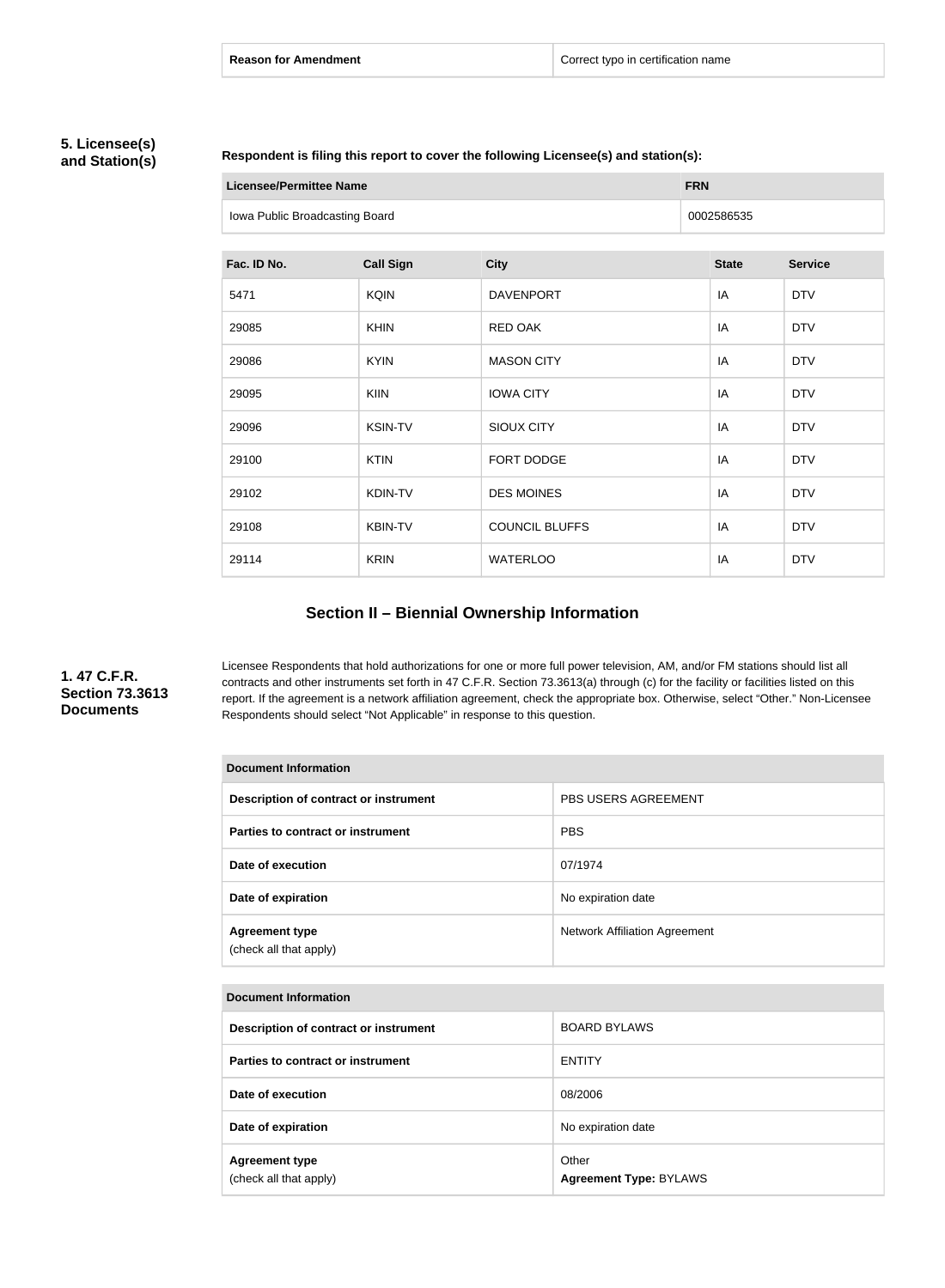**(a)** Ownership Interests. This Question requires Respondents to enter detailed information about ownership interests by generating a series of subforms. Answer each question on each subform. The first subform listing should be for the Respondent itself. If the Respondent is not a natural person, also list each of the officers, members of the governing board (or other governing entity), stockholders, and any other persons or entities with a direct attributable interest in the Respondent pursuant to the standards set forth in 47 C.F.R. Section 73.3555. (A "direct" interest is one that is not held through any intervening companies or entities.) List each interest holder with a direct attributable interest in the Respondent separately.

Leave the percentage of total assets (Equity Debt Plus) field blank for an interest holder unless that interest holder has an attributable interest in the Respondent solely on the basis of the Commission's Equity Debt Plus attribution standard, 47 C.F.R. Section 73.3555, Note 2(i).

In the case of vertical or indirect ownership structures, list only those interests in the Respondent that also represent an attributable interest in the Licensee(s) for which the report is being submitted.

Entities that are part of an organizational structure that includes holding companies or other forms of indirect ownership must file separate ownership reports. In such a structure do not report, or file a separate report for, any interest holder that does not have an attributable interest in the Licensee(s) for which the report is being submitted.

Please see the Instructions for further detail concerning interests that must be reported in response to this question.

The Respondent must provide an FCC Registration Number for each interest holder reported in response to this question. Please see the Instructions for detailed information and guidance concerning this requirement.

| ווטווועווטווון קוווטוטווער                                                                                                       |                                                         |                      |  |  |
|----------------------------------------------------------------------------------------------------------------------------------|---------------------------------------------------------|----------------------|--|--|
| <b>FRN</b>                                                                                                                       | 0002586535                                              |                      |  |  |
| <b>Entity Name</b>                                                                                                               | Iowa Public Broadcasting Board                          |                      |  |  |
| <b>Address</b>                                                                                                                   | PO Box                                                  | 6450                 |  |  |
|                                                                                                                                  | <b>Street 1</b>                                         | 6450 Corporate Drive |  |  |
|                                                                                                                                  | <b>Street 2</b>                                         |                      |  |  |
|                                                                                                                                  | <b>City</b>                                             | Johnston             |  |  |
|                                                                                                                                  | State ("NA" if non-U.S.<br>address)                     | IA                   |  |  |
|                                                                                                                                  | <b>Zip/Postal Code</b>                                  | 50131                |  |  |
|                                                                                                                                  | Country (if non-U.S.<br>address)                        | <b>United States</b> |  |  |
| <b>Listing Type</b>                                                                                                              | Respondent                                              |                      |  |  |
| <b>Positional Interests</b><br>(check all that apply)                                                                            | Respondent                                              |                      |  |  |
| <b>Tribal Nation or Tribal</b><br><b>Entity</b>                                                                                  | Interest holder is not a Tribal nation or Tribal entity |                      |  |  |
| <b>Interest Percentages</b>                                                                                                      | <b>Voting</b>                                           | 0.0%                 |  |  |
| (enter percentage values<br>from 0.0 to 100.0)                                                                                   | <b>Equity</b>                                           | 0.0%                 |  |  |
|                                                                                                                                  | <b>Total assets (Equity Debt</b><br>Plus)               | 0.0%                 |  |  |
| Does interest holder have an attributable interest in one or more broadcast stations<br>No<br>that do not appear on this report? |                                                         |                      |  |  |

**Ownership Information**

#### **Ownership Information**

| <b>FRN</b>     | 9990118185      |  |
|----------------|-----------------|--|
| <b>Name</b>    | Gary W. Steinke |  |
| <b>Address</b> | PO Box          |  |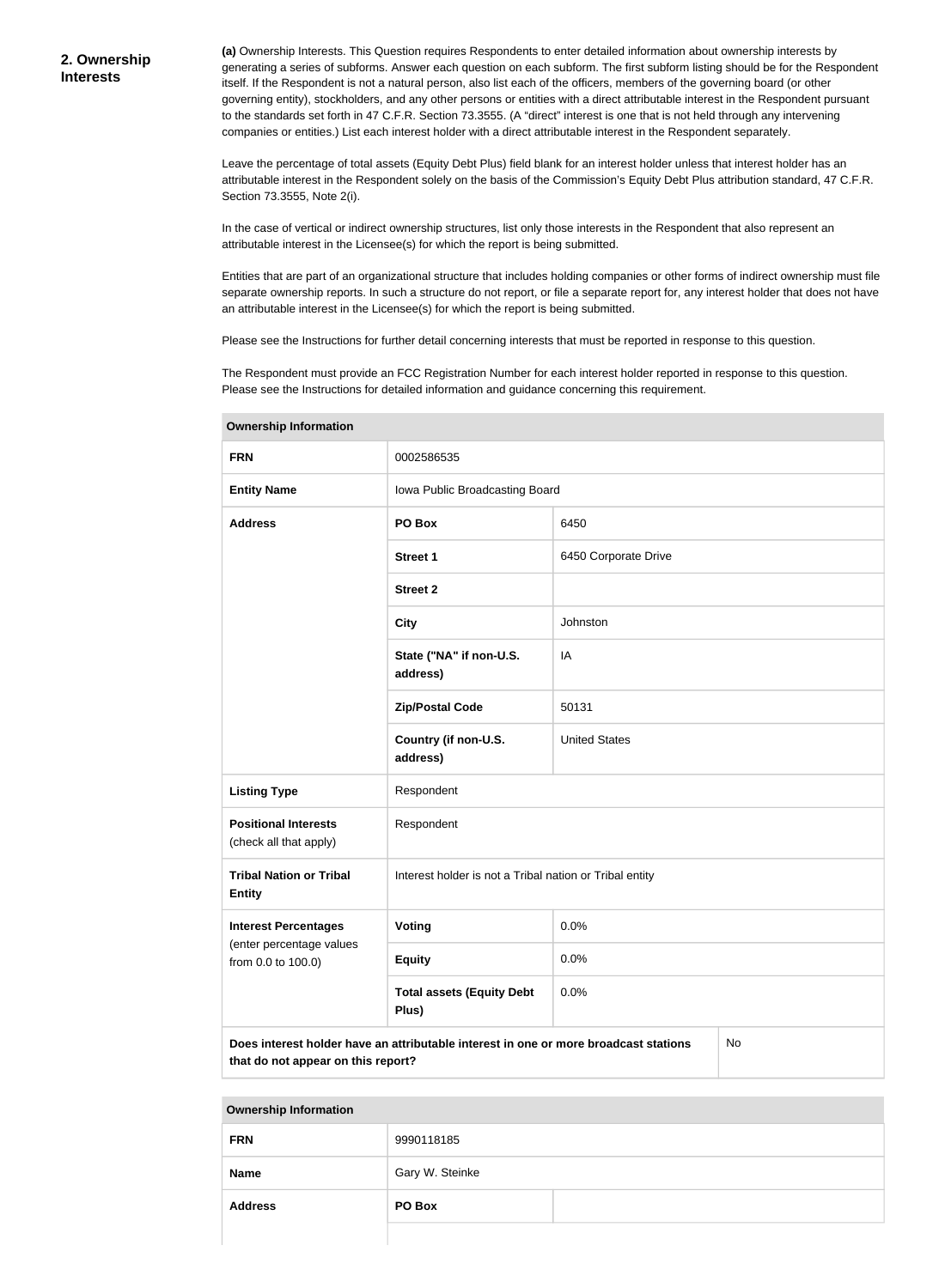|                                                                                            | <b>Street 1</b>                                                                 | 9601 Madison Ave.      |  |
|--------------------------------------------------------------------------------------------|---------------------------------------------------------------------------------|------------------------|--|
|                                                                                            | <b>Street 2</b>                                                                 |                        |  |
|                                                                                            | <b>City</b>                                                                     | Urbandale              |  |
|                                                                                            | State ("NA" if non-U.S.<br>address)                                             | IA                     |  |
|                                                                                            | <b>Zip/Postal Code</b>                                                          | 50322                  |  |
|                                                                                            | Country (if non-U.S.<br>address)                                                | <b>United States</b>   |  |
| <b>Listing Type</b>                                                                        | Other Interest Holder                                                           |                        |  |
| <b>Positional Interests</b><br>(check all that apply)                                      | Officer, Other - PresidentMember of Governing Board (or other governing entity) |                        |  |
| <b>Principal Profession or</b><br><b>Occupation</b>                                        | President, Iowa Association of Independent Colleges and Universities            |                        |  |
| By Whom Appointed or<br><b>Elected</b>                                                     | Private Colleges and Universities Association                                   |                        |  |
| Citizenship, Gender,                                                                       | <b>Citizenship</b>                                                              | <b>US</b>              |  |
| <b>Ethnicity, and Race</b><br><b>Information (Natural</b>                                  | Gender                                                                          | Male                   |  |
| Persons Only)                                                                              | <b>Ethnicity</b>                                                                | Not Hispanic or Latino |  |
|                                                                                            | Race                                                                            | White                  |  |
| <b>Interest Percentages</b>                                                                | Voting                                                                          | 11.1%                  |  |
| (enter percentage values<br>from 0.0 to 100.0)                                             | <b>Equity</b>                                                                   | 0.0%                   |  |
|                                                                                            | <b>Total assets (Equity Debt</b><br>Plus)                                       | 0.0%                   |  |
| Does interest holder have an attributable interest in one or more broadcast stations<br>No |                                                                                 |                        |  |

### **that do not appear on this report?**

| <b>Ownership Information</b>                          |                                                       |                      |  |
|-------------------------------------------------------|-------------------------------------------------------|----------------------|--|
| <b>FRN</b>                                            | 9990118172                                            |                      |  |
| <b>Name</b>                                           | Jason Giles                                           |                      |  |
| <b>Address</b>                                        | PO Box                                                |                      |  |
|                                                       | Street 1                                              | 4008 156th Street    |  |
|                                                       | <b>Street 2</b>                                       |                      |  |
|                                                       | <b>City</b>                                           | Urbandale            |  |
|                                                       | State ("NA" if non-U.S.<br>address)                   | IA                   |  |
|                                                       | <b>Zip/Postal Code</b>                                | 50323                |  |
|                                                       | Country (if non-U.S.<br>address)                      | <b>United States</b> |  |
| <b>Listing Type</b>                                   | Other Interest Holder                                 |                      |  |
| <b>Positional Interests</b><br>(check all that apply) | Member of Governing Board (or other governing entity) |                      |  |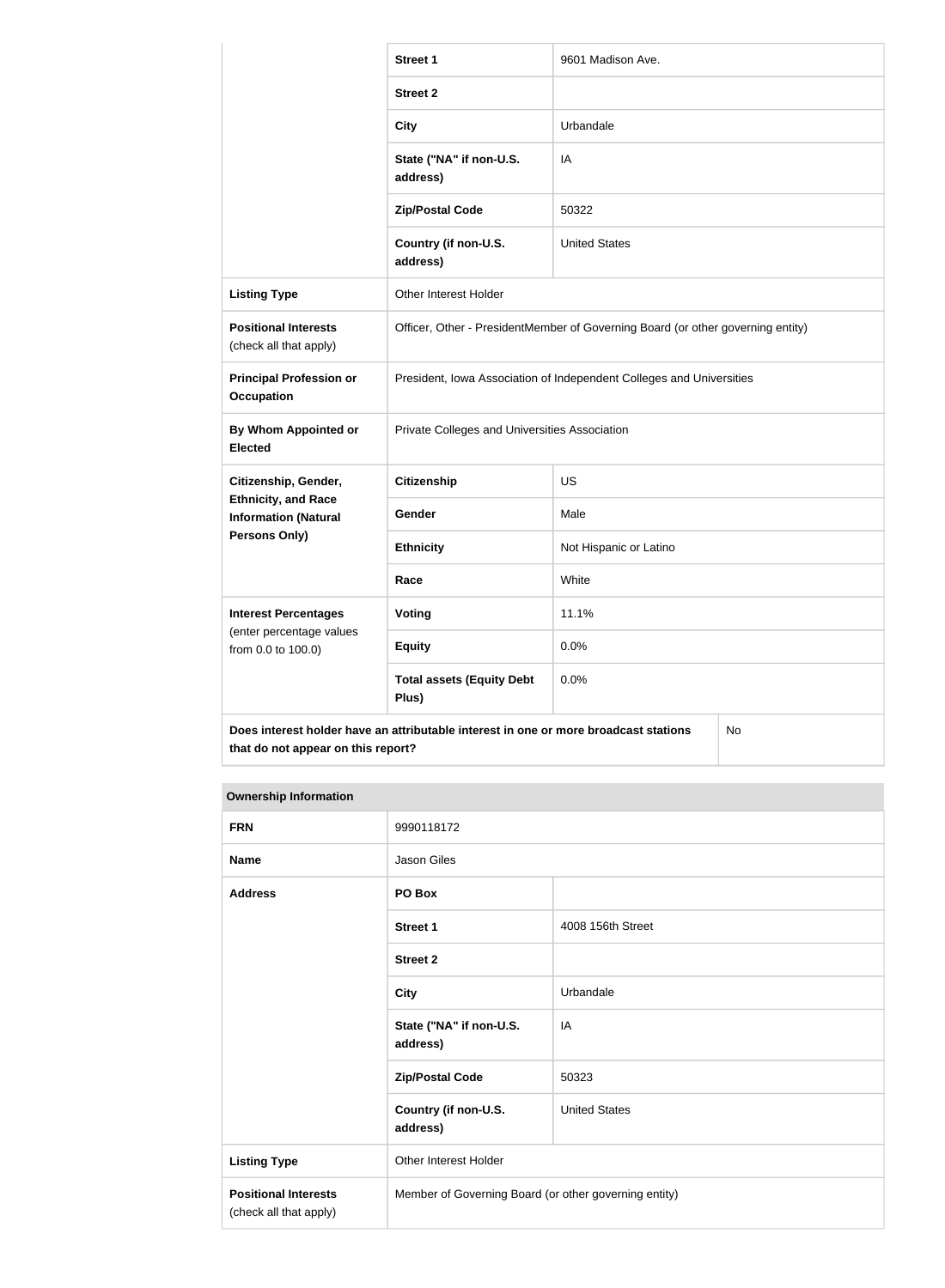| <b>Principal Profession or</b><br><b>Occupation</b>                                                | Attorney                                  |                        |  |
|----------------------------------------------------------------------------------------------------|-------------------------------------------|------------------------|--|
| By Whom Appointed or<br><b>Elected</b>                                                             | Governor                                  |                        |  |
| Citizenship, Gender,<br><b>Ethnicity, and Race</b><br><b>Information (Natural</b><br>Persons Only) | <b>Citizenship</b>                        | <b>US</b>              |  |
|                                                                                                    | Gender                                    | Male                   |  |
|                                                                                                    | <b>Ethnicity</b>                          | Not Hispanic or Latino |  |
|                                                                                                    | Race                                      | White                  |  |
| <b>Interest Percentages</b>                                                                        | <b>Voting</b>                             | 11.1%                  |  |
| (enter percentage values<br>from 0.0 to 100.0)                                                     | <b>Equity</b>                             | 0.0%                   |  |
|                                                                                                    | <b>Total assets (Equity Debt</b><br>Plus) | 0.0%                   |  |
| <b>No</b><br>Does interest holder have an attributable interest in one or more broadcast stations  |                                           |                        |  |

**Ownership Information**

**that do not appear on this report?**

| ,,,,,,,,,,,,,,,,,,,,,,,,,,,,,                             |                                                                                      |                        |  |
|-----------------------------------------------------------|--------------------------------------------------------------------------------------|------------------------|--|
| <b>FRN</b>                                                | 9990118168                                                                           |                        |  |
| <b>Name</b>                                               | <b>Brent Siegrist</b>                                                                |                        |  |
| <b>Address</b>                                            | PO Box                                                                               |                        |  |
|                                                           | <b>Street 1</b>                                                                      | 204 Lori Lane          |  |
|                                                           | <b>Street 2</b>                                                                      |                        |  |
|                                                           | <b>City</b>                                                                          | <b>Council Bluffs</b>  |  |
|                                                           | State ("NA" if non-U.S.<br>address)                                                  | IA                     |  |
|                                                           | <b>Zip/Postal Code</b>                                                               | 51503                  |  |
|                                                           | Country (if non-U.S.<br>address)                                                     | <b>United States</b>   |  |
| <b>Listing Type</b>                                       | <b>Other Interest Holder</b>                                                         |                        |  |
| <b>Positional Interests</b><br>(check all that apply)     | Officer, Other - Vice PresidentMember of Governing Board (or other governing entity) |                        |  |
| <b>Principal Profession or</b><br><b>Occupation</b>       | Executive Director of Education Organization                                         |                        |  |
| By Whom Appointed or<br><b>Elected</b>                    | <b>AEA Administrators</b>                                                            |                        |  |
| Citizenship, Gender,                                      | <b>Citizenship</b>                                                                   | US                     |  |
| <b>Ethnicity, and Race</b><br><b>Information (Natural</b> | Gender                                                                               | Male                   |  |
| <b>Persons Only)</b>                                      | <b>Ethnicity</b>                                                                     | Not Hispanic or Latino |  |
|                                                           | Race                                                                                 | White                  |  |
| <b>Interest Percentages</b>                               | Voting                                                                               | 11.1%                  |  |
| (enter percentage values<br>from 0.0 to 100.0)            | <b>Equity</b>                                                                        | 0.0%                   |  |
|                                                           |                                                                                      |                        |  |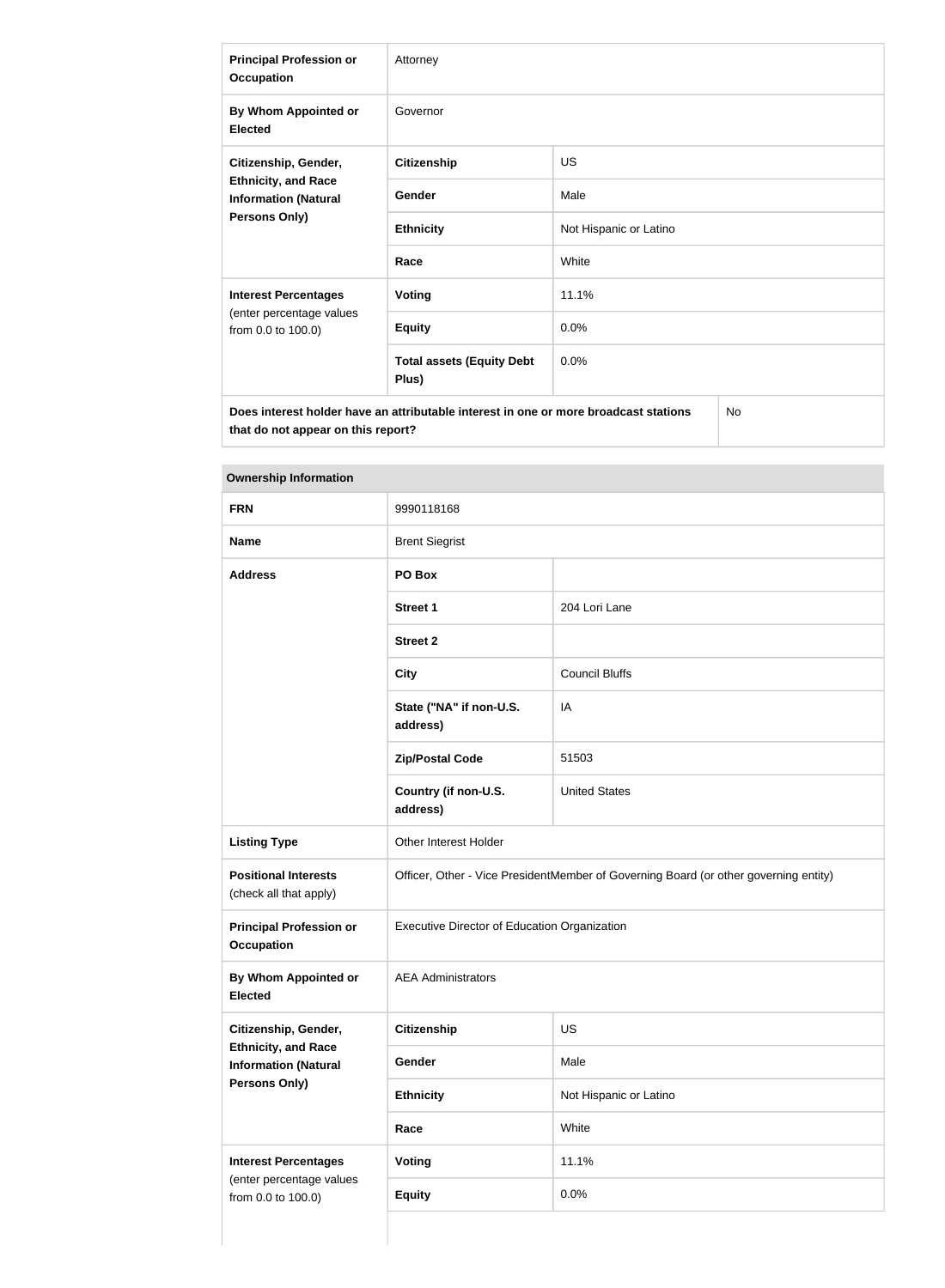| <b>Total assets (Equity Debt</b><br>Plus)                                            | $0.0\%$ |     |
|--------------------------------------------------------------------------------------|---------|-----|
| Does interest holder have an attributable interest in one or more broadcast stations |         | No. |

| that do not appear on this report? |  |  |  |  |  |  |
|------------------------------------|--|--|--|--|--|--|
|------------------------------------|--|--|--|--|--|--|

| <b>Ownership Information</b>                                                                                                     |                                                       |                        |  |  |
|----------------------------------------------------------------------------------------------------------------------------------|-------------------------------------------------------|------------------------|--|--|
| <b>FRN</b>                                                                                                                       | 9990118167                                            |                        |  |  |
| <b>Name</b>                                                                                                                      | <b>Kevin Krause</b>                                   |                        |  |  |
| <b>Address</b>                                                                                                                   | PO Box                                                |                        |  |  |
|                                                                                                                                  | <b>Street 1</b>                                       | 5626 Glen Oaks Pt.     |  |  |
|                                                                                                                                  | <b>Street 2</b>                                       |                        |  |  |
|                                                                                                                                  | <b>City</b>                                           | West Des Moines        |  |  |
|                                                                                                                                  | State ("NA" if non-U.S.<br>address)                   | IA                     |  |  |
|                                                                                                                                  | <b>Zip/Postal Code</b>                                | 50266                  |  |  |
|                                                                                                                                  | Country (if non-U.S.<br>address)                      | <b>United States</b>   |  |  |
| <b>Listing Type</b>                                                                                                              | Other Interest Holder                                 |                        |  |  |
| <b>Positional Interests</b><br>(check all that apply)                                                                            | Member of Governing Board (or other governing entity) |                        |  |  |
| <b>Principal Profession or</b><br><b>Occupation</b>                                                                              | Education, University of Iowa                         |                        |  |  |
| <b>By Whom Appointed or</b><br><b>Elected</b>                                                                                    | Governor                                              |                        |  |  |
| Citizenship, Gender,                                                                                                             | <b>Citizenship</b>                                    | <b>US</b>              |  |  |
| <b>Ethnicity, and Race</b><br><b>Information (Natural</b>                                                                        | Gender                                                | Male                   |  |  |
| <b>Persons Only)</b>                                                                                                             | <b>Ethnicity</b>                                      | Not Hispanic or Latino |  |  |
|                                                                                                                                  | Race                                                  | White                  |  |  |
| <b>Interest Percentages</b>                                                                                                      | <b>Voting</b>                                         | 11.1%                  |  |  |
| (enter percentage values<br>from 0.0 to 100.0)                                                                                   | <b>Equity</b>                                         | 0.0%                   |  |  |
|                                                                                                                                  | <b>Total assets (Equity Debt</b><br>Plus)             | 0.0%                   |  |  |
| Does interest holder have an attributable interest in one or more broadcast stations<br>No<br>that do not appear on this report? |                                                       |                        |  |  |

| <b>Ownership Information</b> |                                |              |  |
|------------------------------|--------------------------------|--------------|--|
| <b>FRN</b>                   | 9990118173                     |              |  |
| <b>Name</b>                  | <b>Courtney Maxwell Greene</b> |              |  |
| <b>Address</b>               | PO Box                         |              |  |
|                              | <b>Street 1</b>                | 813 52nd Ct. |  |
|                              | <b>Street 2</b>                |              |  |
|                              |                                |              |  |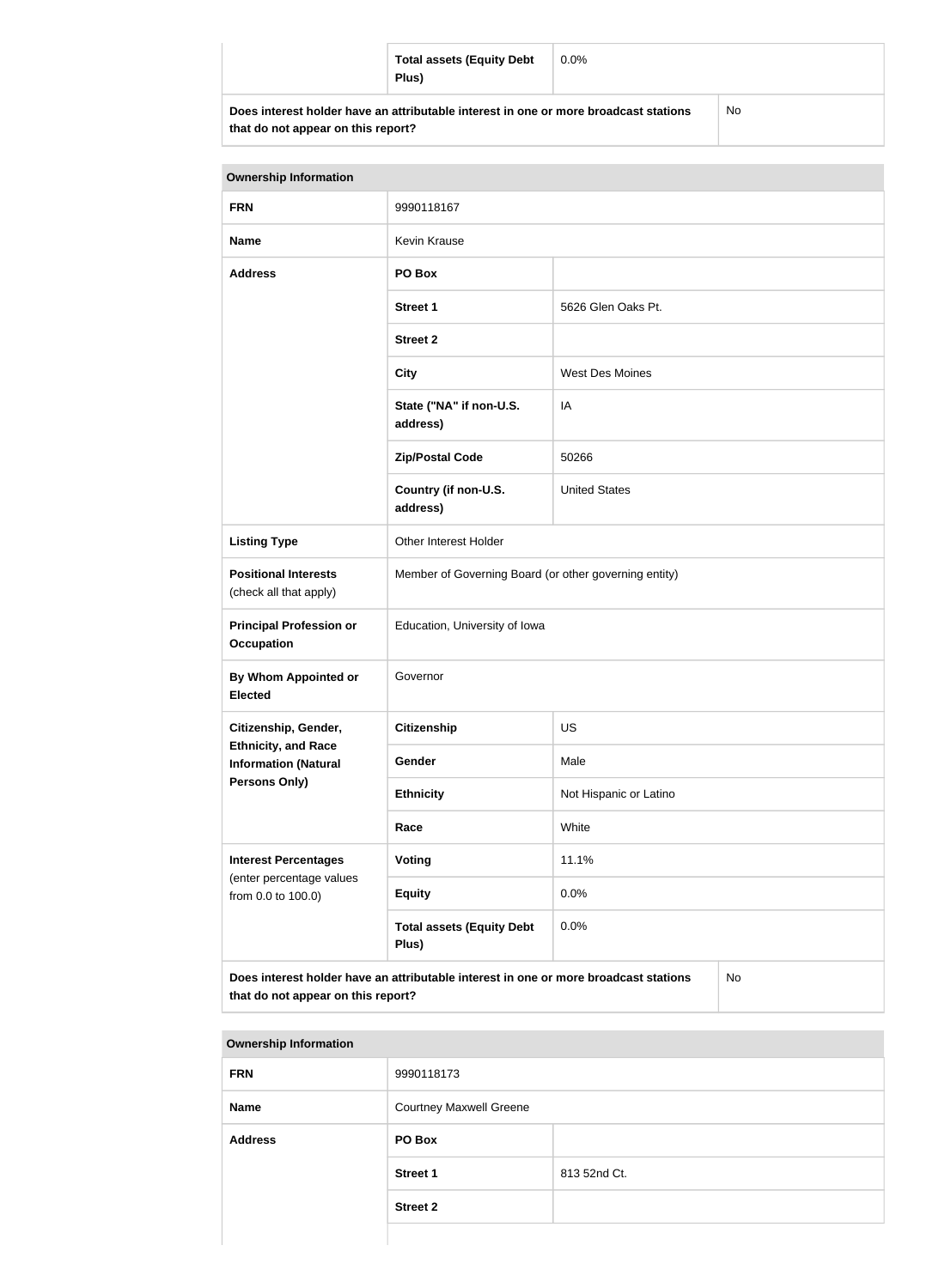|                                                                                                                                  | <b>City</b>                                                                | <b>West Des Moines</b>                                      |  |
|----------------------------------------------------------------------------------------------------------------------------------|----------------------------------------------------------------------------|-------------------------------------------------------------|--|
|                                                                                                                                  | State ("NA" if non-U.S.<br>address)                                        | IA                                                          |  |
|                                                                                                                                  | <b>Zip/Postal Code</b>                                                     | 50265                                                       |  |
|                                                                                                                                  | Country (if non-U.S.<br>address)                                           | <b>United States</b>                                        |  |
| <b>Listing Type</b>                                                                                                              | Other Interest Holder                                                      |                                                             |  |
| <b>Positional Interests</b><br>(check all that apply)                                                                            | Member of Governing Board (or other governing entity)                      |                                                             |  |
| <b>Principal Profession or</b><br><b>Occupation</b>                                                                              | Workforce Services Bureau Chief, Iowa Workforce Development, State of Iowa |                                                             |  |
| <b>By Whom Appointed or</b><br><b>Elected</b>                                                                                    | Governor                                                                   |                                                             |  |
| Citizenship, Gender,                                                                                                             | <b>Citizenship</b>                                                         | <b>US</b>                                                   |  |
| <b>Ethnicity, and Race</b><br><b>Information (Natural</b>                                                                        | Gender                                                                     | Female                                                      |  |
| <b>Persons Only)</b>                                                                                                             | <b>Ethnicity</b>                                                           | Not Hispanic or Latino                                      |  |
|                                                                                                                                  | Race                                                                       | American Indian or Alaska Native, Black or African American |  |
| <b>Interest Percentages</b>                                                                                                      | Voting                                                                     | 11.1%                                                       |  |
| (enter percentage values<br>from 0.0 to 100.0)                                                                                   | <b>Equity</b>                                                              | 0.0%                                                        |  |
|                                                                                                                                  | <b>Total assets (Equity Debt</b><br>Plus)                                  | 0.0%                                                        |  |
| Does interest holder have an attributable interest in one or more broadcast stations<br>No<br>that do not appear on this report? |                                                                            |                                                             |  |

| <b>Ownership Information</b>                          |                                                       |                      |
|-------------------------------------------------------|-------------------------------------------------------|----------------------|
| <b>FRN</b>                                            | 9990118170                                            |                      |
| <b>Name</b>                                           | Angela M. English                                     |                      |
| <b>Address</b>                                        | PO Box                                                |                      |
|                                                       | <b>Street 1</b>                                       | 570 Country Club Ct. |
|                                                       | <b>Street 2</b>                                       |                      |
|                                                       | <b>City</b>                                           | Dyersville           |
|                                                       | State ("NA" if non-U.S.<br>address)                   | IA                   |
|                                                       | <b>Zip/Postal Code</b>                                | 52040                |
|                                                       | Country (if non-U.S.<br>address)                      | <b>United States</b> |
| <b>Listing Type</b>                                   | Other Interest Holder                                 |                      |
| <b>Positional Interests</b><br>(check all that apply) | Member of Governing Board (or other governing entity) |                      |
| <b>Principal Profession or</b><br><b>Occupation</b>   | Homemaker                                             |                      |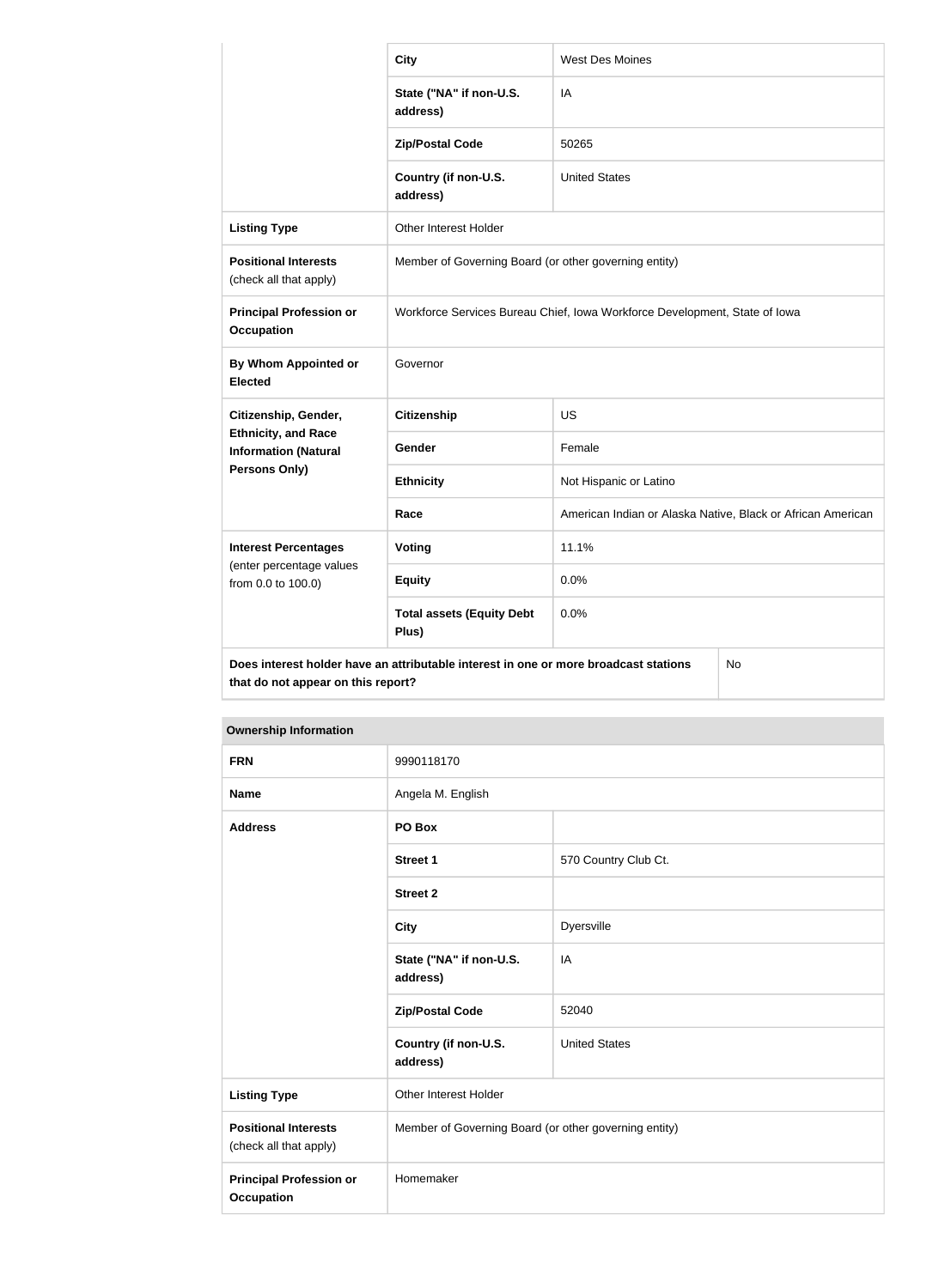| By Whom Appointed or<br><b>Elected</b>                                                                    | State Board of Education                  |                        |    |
|-----------------------------------------------------------------------------------------------------------|-------------------------------------------|------------------------|----|
| Citizenship, Gender,<br><b>Ethnicity, and Race</b><br><b>Information (Natural</b><br><b>Persons Only)</b> | <b>Citizenship</b>                        | <b>US</b>              |    |
|                                                                                                           | <b>Gender</b>                             | Female                 |    |
|                                                                                                           | <b>Ethnicity</b>                          | Not Hispanic or Latino |    |
|                                                                                                           | Race                                      | White                  |    |
| <b>Interest Percentages</b><br>(enter percentage values<br>from 0.0 to 100.0)                             | Voting                                    | 11.1%                  |    |
|                                                                                                           | <b>Equity</b>                             | $0.0\%$                |    |
|                                                                                                           | <b>Total assets (Equity Debt</b><br>Plus) | $0.0\%$                |    |
| Does interest holder have an attributable interest in one or more broadcast stations                      |                                           |                        | No |

| <b>Ownership Information</b>                              |                                                       |                                |  |
|-----------------------------------------------------------|-------------------------------------------------------|--------------------------------|--|
| <b>FRN</b>                                                | 9990118171                                            |                                |  |
| <b>Name</b>                                               | Julia Doll                                            |                                |  |
| <b>Address</b>                                            | PO Box                                                |                                |  |
|                                                           | <b>Street 1</b>                                       | 515 East Locust Street, #500 N |  |
|                                                           | <b>Street 2</b>                                       |                                |  |
|                                                           | <b>City</b>                                           | Des Moines                     |  |
|                                                           | State ("NA" if non-U.S.<br>address)                   | IA                             |  |
|                                                           | <b>Zip/Postal Code</b>                                | 50309                          |  |
|                                                           | Country (if non-U.S.<br>address)                      | <b>United States</b>           |  |
| <b>Listing Type</b>                                       | Other Interest Holder                                 |                                |  |
| <b>Positional Interests</b><br>(check all that apply)     | Member of Governing Board (or other governing entity) |                                |  |
| <b>Principal Profession or</b><br><b>Occupation</b>       | Volunteer                                             |                                |  |
| By Whom Appointed or<br><b>Elected</b>                    | Governor                                              |                                |  |
| Citizenship, Gender,                                      | <b>Citizenship</b>                                    | <b>US</b>                      |  |
| <b>Ethnicity, and Race</b><br><b>Information (Natural</b> | Gender                                                | Female                         |  |
| <b>Persons Only)</b>                                      | <b>Ethnicity</b>                                      | Not Hispanic or Latino         |  |
|                                                           | Race                                                  | White                          |  |
| <b>Interest Percentages</b>                               | Voting                                                | 11.1%                          |  |
| (enter percentage values<br>from 0.0 to 100.0)            | <b>Equity</b>                                         | 0.0%                           |  |
|                                                           | <b>Total assets (Equity Debt</b><br>Plus)             | 0.0%                           |  |

#### **Ownership Information**

**that do not appear on this report?**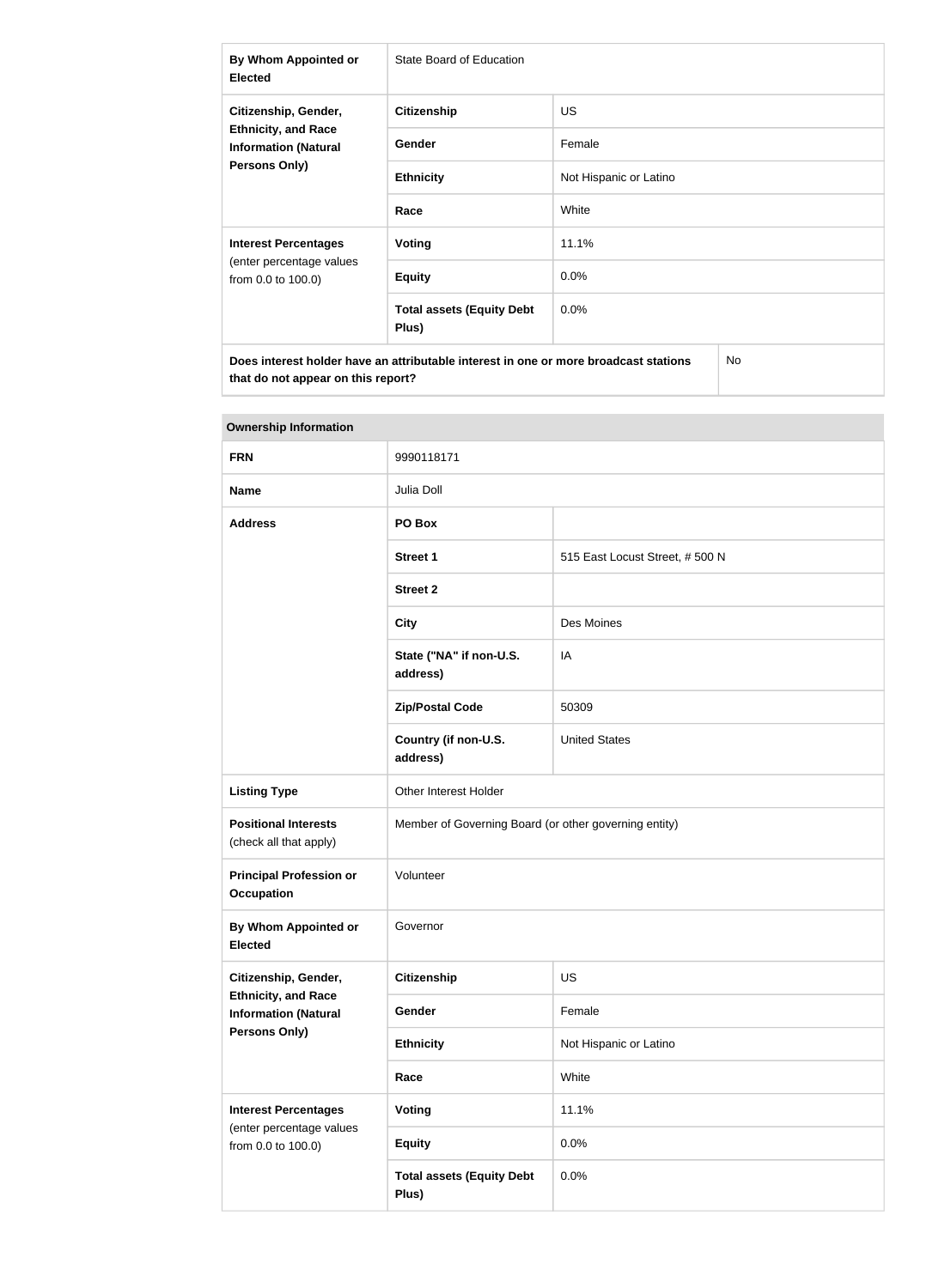**Does interest holder have an attributable interest in one or more broadcast stations that do not appear on this report?**

No

| <b>Ownership Information</b>                                                                                                     |                                                       |                        |  |  |
|----------------------------------------------------------------------------------------------------------------------------------|-------------------------------------------------------|------------------------|--|--|
| <b>FRN</b>                                                                                                                       | 9990118169                                            |                        |  |  |
| <b>Name</b>                                                                                                                      | Sherry A. Bates                                       |                        |  |  |
| <b>Address</b>                                                                                                                   | PO Box                                                |                        |  |  |
|                                                                                                                                  | <b>Street 1</b>                                       | 1759 E. Ave.           |  |  |
|                                                                                                                                  | <b>Street 2</b>                                       |                        |  |  |
|                                                                                                                                  | <b>City</b>                                           | Scranton               |  |  |
|                                                                                                                                  | State ("NA" if non-U.S.<br>address)                   | IA                     |  |  |
|                                                                                                                                  | <b>Zip/Postal Code</b>                                | 51462                  |  |  |
|                                                                                                                                  | Country (if non-U.S.<br>address)                      | <b>United States</b>   |  |  |
| <b>Listing Type</b>                                                                                                              | Other Interest Holder                                 |                        |  |  |
| <b>Positional Interests</b><br>(check all that apply)                                                                            | Member of Governing Board (or other governing entity) |                        |  |  |
| <b>Principal Profession or</b><br><b>Occupation</b>                                                                              | Retired                                               |                        |  |  |
| By Whom Appointed or<br><b>Elected</b>                                                                                           | <b>Board of Regents</b>                               |                        |  |  |
| Citizenship, Gender,                                                                                                             | <b>Citizenship</b>                                    | <b>US</b>              |  |  |
| <b>Ethnicity, and Race</b><br><b>Information (Natural</b>                                                                        | <b>Gender</b>                                         | Female                 |  |  |
| <b>Persons Only)</b>                                                                                                             | <b>Ethnicity</b>                                      | Not Hispanic or Latino |  |  |
|                                                                                                                                  | Race                                                  | White                  |  |  |
| <b>Interest Percentages</b><br>(enter percentage values                                                                          | Voting                                                | 11.1%                  |  |  |
| from 0.0 to 100.0)                                                                                                               | <b>Equity</b>                                         | 0.0%                   |  |  |
|                                                                                                                                  | <b>Total assets (Equity Debt</b><br>Plus)             | 0.0%                   |  |  |
| Does interest holder have an attributable interest in one or more broadcast stations<br>No<br>that do not appear on this report? |                                                       |                        |  |  |

#### **Ownership Information**

| <b>FRN</b>     | 9990118174      |                      |
|----------------|-----------------|----------------------|
| <b>Name</b>    | Bruce G. McKee  |                      |
| <b>Address</b> | PO Box          |                      |
|                | <b>Street 1</b> | 12182 Partridge Ave. |
|                | <b>Street 2</b> |                      |
|                | City            | Mason City           |
|                |                 |                      |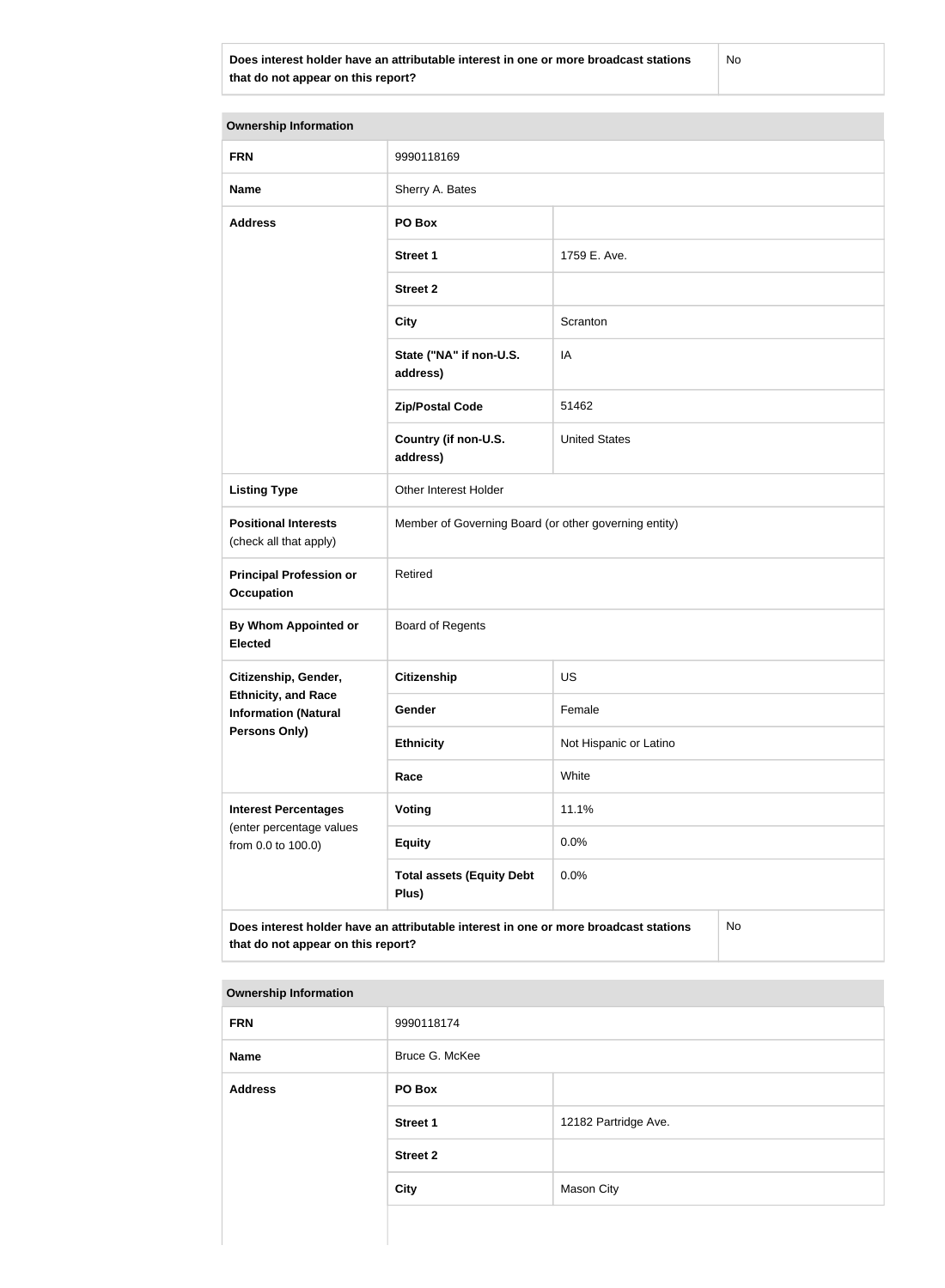|                                                                                                                                                                                                      | State ("NA" if non-U.S.<br>address)                   | IA                     |           |
|------------------------------------------------------------------------------------------------------------------------------------------------------------------------------------------------------|-------------------------------------------------------|------------------------|-----------|
|                                                                                                                                                                                                      | <b>Zip/Postal Code</b>                                | 50401                  |           |
|                                                                                                                                                                                                      | Country (if non-U.S.<br>address)                      | <b>United States</b>   |           |
| <b>Listing Type</b>                                                                                                                                                                                  | <b>Other Interest Holder</b>                          |                        |           |
| <b>Positional Interests</b><br>(check all that apply)                                                                                                                                                | Member of Governing Board (or other governing entity) |                        |           |
| <b>Principal Profession or</b><br><b>Occupation</b>                                                                                                                                                  | Retired educator                                      |                        |           |
| <b>By Whom Appointed or</b><br><b>Elected</b>                                                                                                                                                        | Iowa Association of Community College Trustees        |                        |           |
| Citizenship, Gender,<br><b>Ethnicity, and Race</b><br><b>Information (Natural</b><br>Persons Only)                                                                                                   | <b>Citizenship</b>                                    | <b>US</b>              |           |
|                                                                                                                                                                                                      | Gender                                                | Male                   |           |
|                                                                                                                                                                                                      | <b>Ethnicity</b>                                      | Not Hispanic or Latino |           |
|                                                                                                                                                                                                      | Race                                                  | White                  |           |
| <b>Interest Percentages</b><br>(enter percentage values<br>from 0.0 to 100.0)                                                                                                                        | Voting                                                | 11.1%                  |           |
|                                                                                                                                                                                                      | <b>Equity</b>                                         | 0.0%                   |           |
|                                                                                                                                                                                                      | <b>Total assets (Equity Debt</b><br>Plus)             | 0.0%                   |           |
| Does interest holder have an attributable interest in one or more broadcast stations<br>that do not appear on this report?                                                                           |                                                       |                        | <b>No</b> |
| (b) Respondent certifies that any interests, including equity, financial, or voting<br>interests, not reported in this filing are non-attributable.<br>If "No," submit as an exhibit an explanation. | Yes                                                   |                        |           |

**(c) Is Respondent seeking an attribution exemption for any officer or director with duties wholly unrelated to the Licensee(s)?** If "Yes," complete the information in the required fields and submit an Exhibit fully describing that individual's duties and responsibilities, and explaining why that individual should not be attributed an interest. No

### **3. Organizational Chart (Licensees Only)**

Attach a flowchart or similar document showing the Licensee's vertical ownership structure including the Licensee and all entities that have attributable interests in the Licensee. Licensees with a single parent entity may provide a brief explanatory textual Exhibit in lieu of a flowchart or similar document. Licensees without parent entities should so indicate in a textual Exhibit.

**Non-Licensee Respondents should select "N/A" in response to this question.**

Iowa Public Broadcasting Board is a governmental entity in the state of Iowa, and is governed by its board members. There is no parent entity.

### **Section III - Certification**